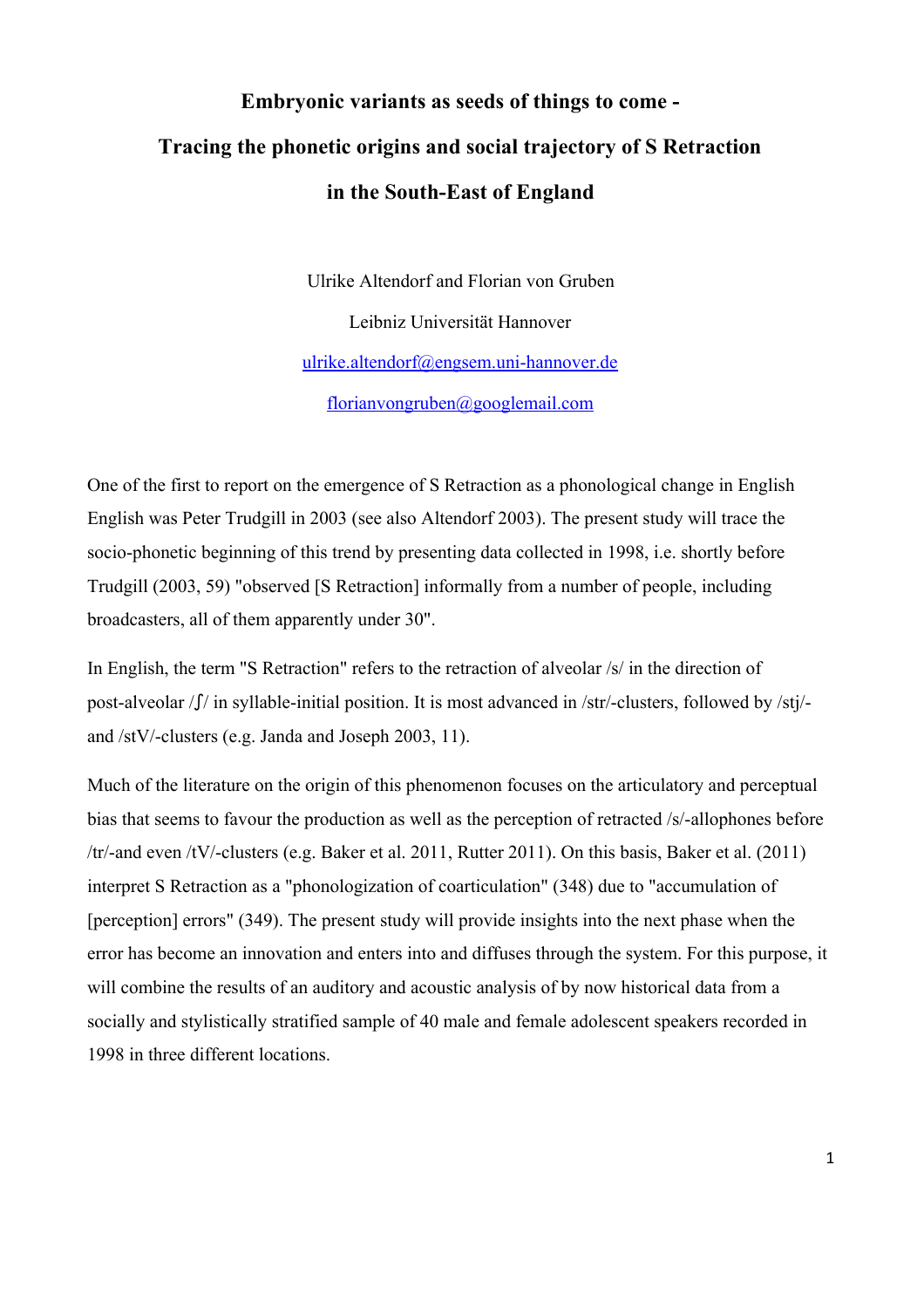The auditory analysis shows that retraction is almost confined to /str/- and /stj/-clusters/ and clearly retracted variants to the two lower social classes. The pattern of variation is one typical of a vernacular variant (e.g. WC: 75% > MC: 31%). In the two higher classes, we also identified a group of "intermediate" variants which were hard to classify on an auditory basis. The acoustic values for spectral Centres of Gravity (COGs) of the intermediate variants analysed to date partly confirm our perception-based classification of these variants as intermediate, partly seem to demonstrate the accumulation-of-error hypothesis outlined above since the COG values are sometimes relatively high. We hope to be able to make a firmer statement when the acoustic analysis of all variants, including the examination of spectral peaks, is completed. In the absence of matching apparent- or real-time data but knowing how the trend has progressed in the last 18 years (e.g. Levon and Holmes-Elliott 2013), we will venture to interpret the synchronic pattern of variation as a snapshot of a sound change in progress. As such it takes the form of a change from below that had reached the middle class in 1998 when the development was still at an early stage. It was about to enter the upper middle class where we can find the first intermediate variants which we would normally have interpreted as coarticulatory effects. In retrospect, however, they can be identified as embryonic variants representing "the very earliest stage of linguistic change in progress" (Trudgill 2002, 41) or, in other words, the seeds of things to come.

## **References**

- Altendorf, Ulrike (2003). *Estuary English: Levelling at the Interface of RP and South-Eastern British English*. Tübingen: Narr.
- Baker, Adam, Diana Archangeli and Jeff Mielke (2011). "Variability in American English sretraction suggests a solution to the actuation problem." *Language Variation and Change* 23, 347–374.
- Levon, Erez and Sophie Holmes-Elliott (2013). "East End Boys and West End Girls: /s/-Fronting in Southeast England." *University of Pennsylvania Working Papers in Linguistics*. *Selected Papers from NWAV 41*, 111-120.
- Janda, Richard D. & Brian D. Joseph (2011). "Reconsidering the Canons of Sound-Change: Towards a "Big Bang" Theory." In: Barry Blake and Kate Burridge (eds.). *Historical Linguistics 2001. Selected Papers from the 15th International Conference on Historical Linguistics, Melbourne, 13-17 August 2001.* Amsterdam: Benjamins, 205-219.